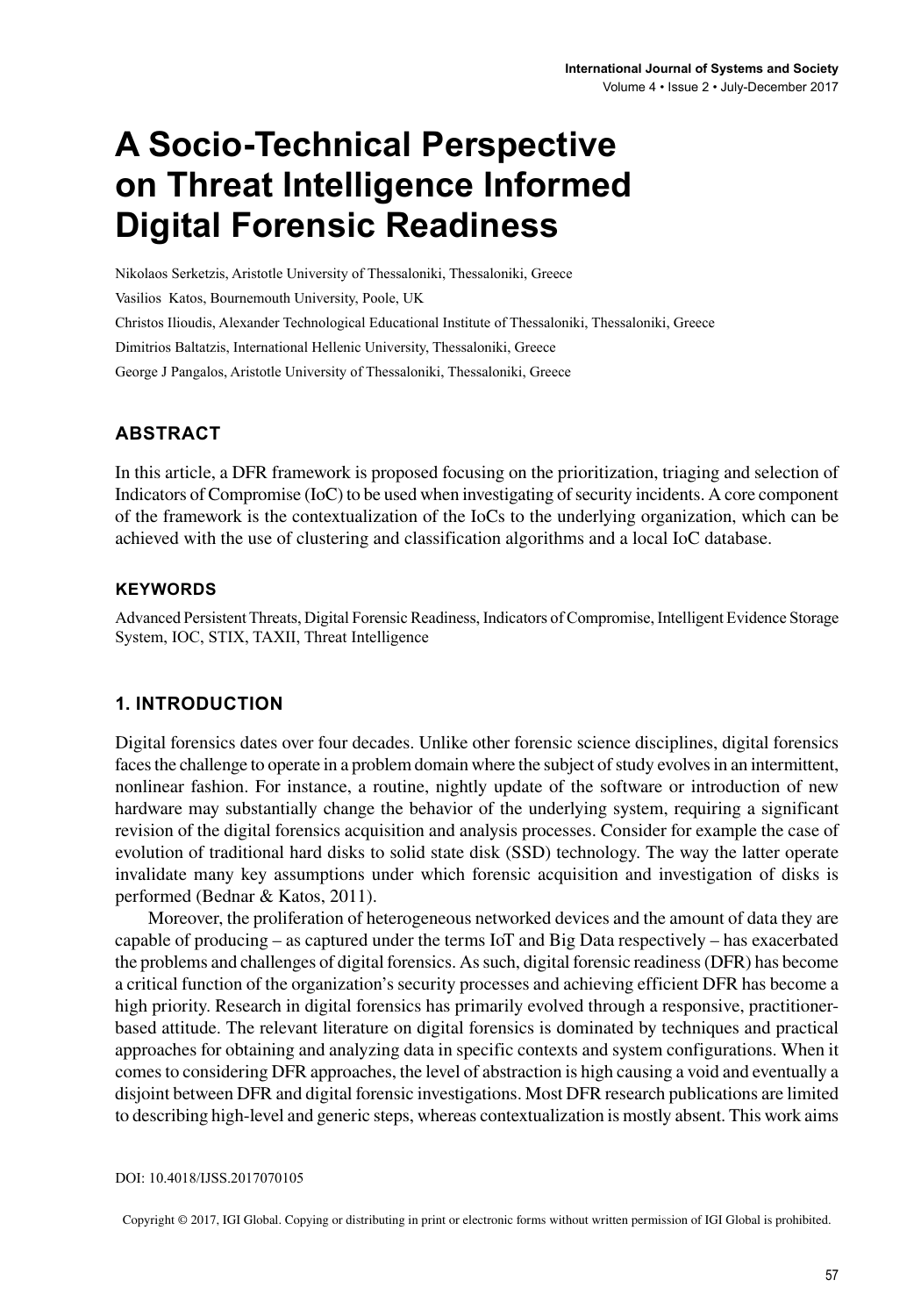to bridge the gap by proposing a framework for a closer coupling between DFR, forensics and incident response for addressing Advanced Persistent Threats. We argue that inevitably, the prioritisation and contextualisation of the Indicators of Compromise is a sociotechnical challenge, since ultimately the forensic analyst needs to leverage automated tools to support their cyber situational awareness posture. That is, following a detection of a security breach, the threat related information needs to be quickly accessed, correlated and highlighted to allow the forensic analyst to triage, prioritise and guide their investigation in an effective manner.

The rest of the paper is structured as follows. Section 2 presents the relevant literature. In Section 3 our approach is developed. Section 4 outlines a typical APT scenario to be used as a vehicle to showcase our approach, and section 5 summarises the conclusions.

## **2. RELATED WORKS**

In a seminal paper, Hutchins et al. (Hutchins, Cloppert, & Amin, 2011) proposed an approach for studying and improving incident response against APTs. They introduced a cyber kill chain which identifies a path comprised of 7 discrete and sequential phases an attacker follows to meet their adversarial goals. From a digital forensics perspective, the kill chain is particularly helpful in highlighting the following:

- Every successful (to the attacker) phase is a direct consequence of the respective security control failures.
- Detecting the security breach early in the chain infers low impact and potential damage.
- Late detection of the security breach implies that there are more security failures. Hence the scope of the digital forensic artifact collection is wider.

For the remainder of this section, the relevant subtopics that will enable the key chain to leverage the proposed DFR framework are presented.

## **2.1. Threat Intelligence**

It can easily become apparent from the current literature that there islimited consensus on a definition of threat intelligence. Threat intelligence has been defined for example as a product resulting from the collection, processing, integration, evaluation, analysis, and interpretation of available information concerning foreign nations, hostile or potentially hostile forces or elements, or areas of actual or potential operations (Sanders & Smith, 2014). It can be therefore considered that threat intelligence is the elaborate information about threats targeting one or more organizations.

Threat intelligence can be produced both from internal (e.g., Firewall, IDS) and externalsources, such as public or commercial threat and vulnerability repositories. Externally obtained intelligence is sought as being particularly beneficial to the organization as this promotes cyber situational awareness, revealing thus the socio-technical aspects of the forensic investigation problem; an analyst will need the right technical tools to access the threat information in a timely manner, but will also need to coordinate with external to the organisation parties and peers in order to understand the subtle aspects of an APT.

Research on threat intelligence has highlighted the need for automated information exchange. To this extent, various standards and formats (openIoC, CybOX, STIX,) have been developed (MITRE, 2017a) (MITRE, 2017b) (Mandiant Corporation, 2013), with the most promising and publicly acceptable being CybOX, STIX and TAXII (Sauerwein, Sillaber, Mussmann, & Breu, 2017), (Fransen, Smulders, & Kerkdijk, 2015).

Cyber Observable eXpression (CybOX) is a standardized approach which leverages eXtensible Markup Language (XML) to encode and share information about observablesin the operational cyber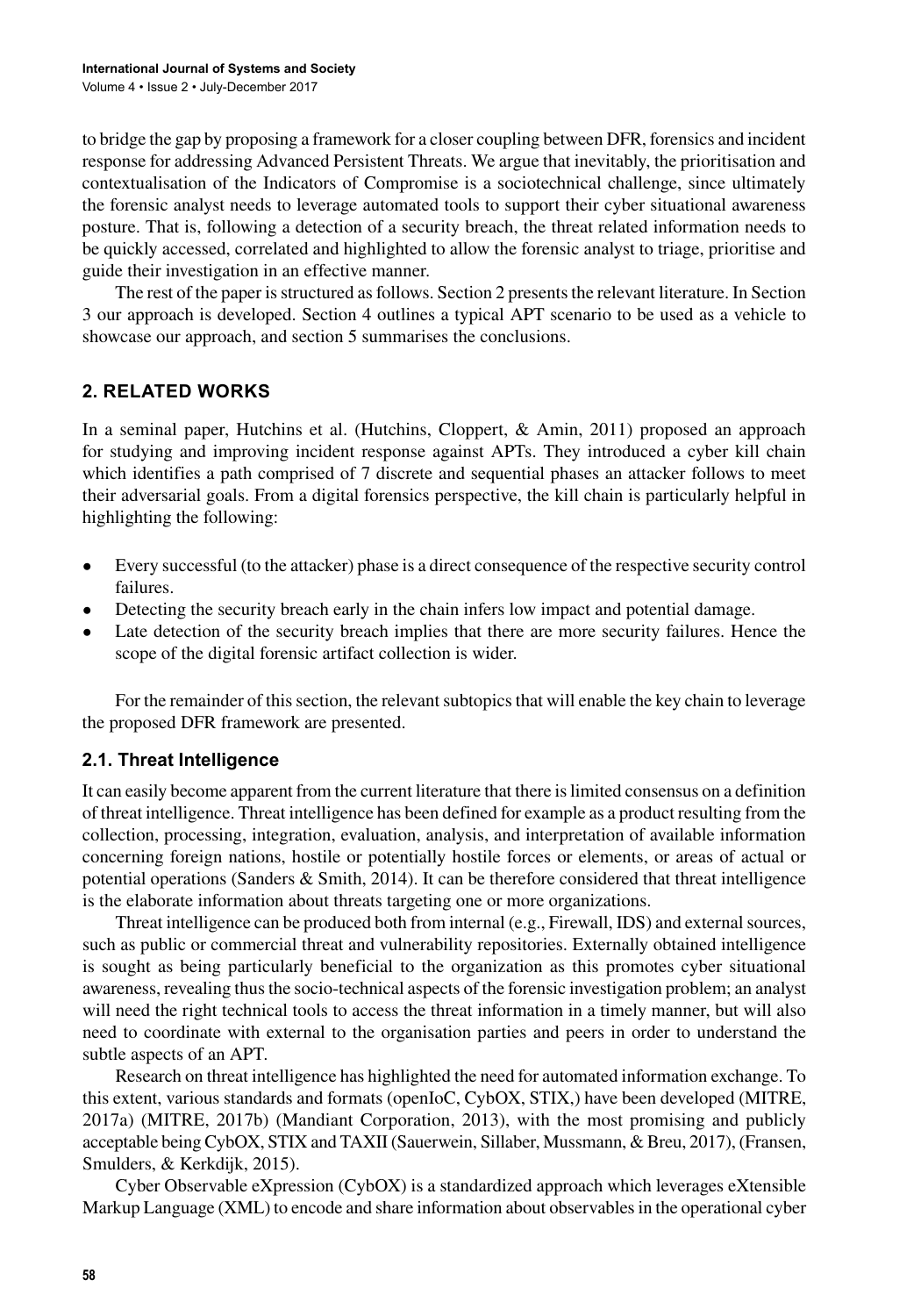domain. CybOX can be used to describe almost any type of information. Typical examples include IP addresses, domain names, filenames, file content and any sort of text pattern.

Structured Threat Information eXpression (STIX) is another structured language which is used to specify, capture, characterize and communicate standardized cyber threat information. STIX represents a holistic approach to format threat intelligence, by incorporating a broad set of information like Indicators, Incidents, Tactics, Techniques, and Procedures (TTP), Campaigns, Threat Actors, Exploit Targets, and Courses of Action (COA). As of version 3, CybOX has been integrated into the STIX schema (Barnum, 2014).

Trusted Automated Exchange of Intelligence Information (TAXII) in turn, is a mechanism that facilitates the exchange of cyber threat information. TAXII is optimized to ensure the smooth exchange of information represented in STIX (OASIS Technical Committee, 2017).

It becomes apparent that threat intelligence can assist in identifying an incident thus enhancing an organization's information security posture. On the other hand, absent or outdated information may considerably limit security personnel's awareness on a particular security incident. Should this be the case, performing a comprehensive digital forensics investigation exercise could shed light on the root-cause of the event.

## **2.2. Digital Forensics**

Digital forensics (DF) history dates back approximately forty years, but notable maturity took place post-1997 (Garfinkel, 2010). DF encompasses a number of well-defined steps, with the aim to assist an investigator to identify the source and the root-cause of an event, thus answering six key questions; what, why, how, who, where and when (Ieong, 2006).

Despite the continuous maturity and evolution of DF, its effectiveness remains questionable, primarily due to the advances in IT industry (Garfinkel, 2010). More specifically:

- The proliferation of portable devices such as smartphones, tablets, smart TVs, etc., resulted in significant increase in the information produced and the diversity of operating systems and data.
- The volume of data that need to be examined has been increased, making the investigations lengthier in time and effort, and more expensive.
- The broad adoption of cloud services fosters the perception that new approaches to digital forensics investigations need to be evolved.
- The widespread use of encryption both in commercial and personal devices deter the extraction of forensic artifacts.
- The sophistication in malware development prevents the production of permanent forensic evidence, as many malware variations write temporary data only in RAM.
- The dissimilarity among national legal frameworks and the absence of a unified international legal framework renders cross-border investigations a challenging task.

Furthermore, Garfinkel (2010) noted the upcoming crisis in modern digital forensics by identifying some challenges in both the approaches of building the specialized tools but also the forensic analyst's practices. Perhaps the most relevant and important highlight in Garfinkel's paper isthe evidence-oriented design of the digital forensic tools where the emphasisis placed on detecting possession of evidence rather than the actual crime being committed. This approach essentially invalidates the relevant tools from conducting computer focused crime investigations. Also, the silo and monolithic nature of digital forensic applications do not allow opportunities to integrate with digital forensic readiness processes.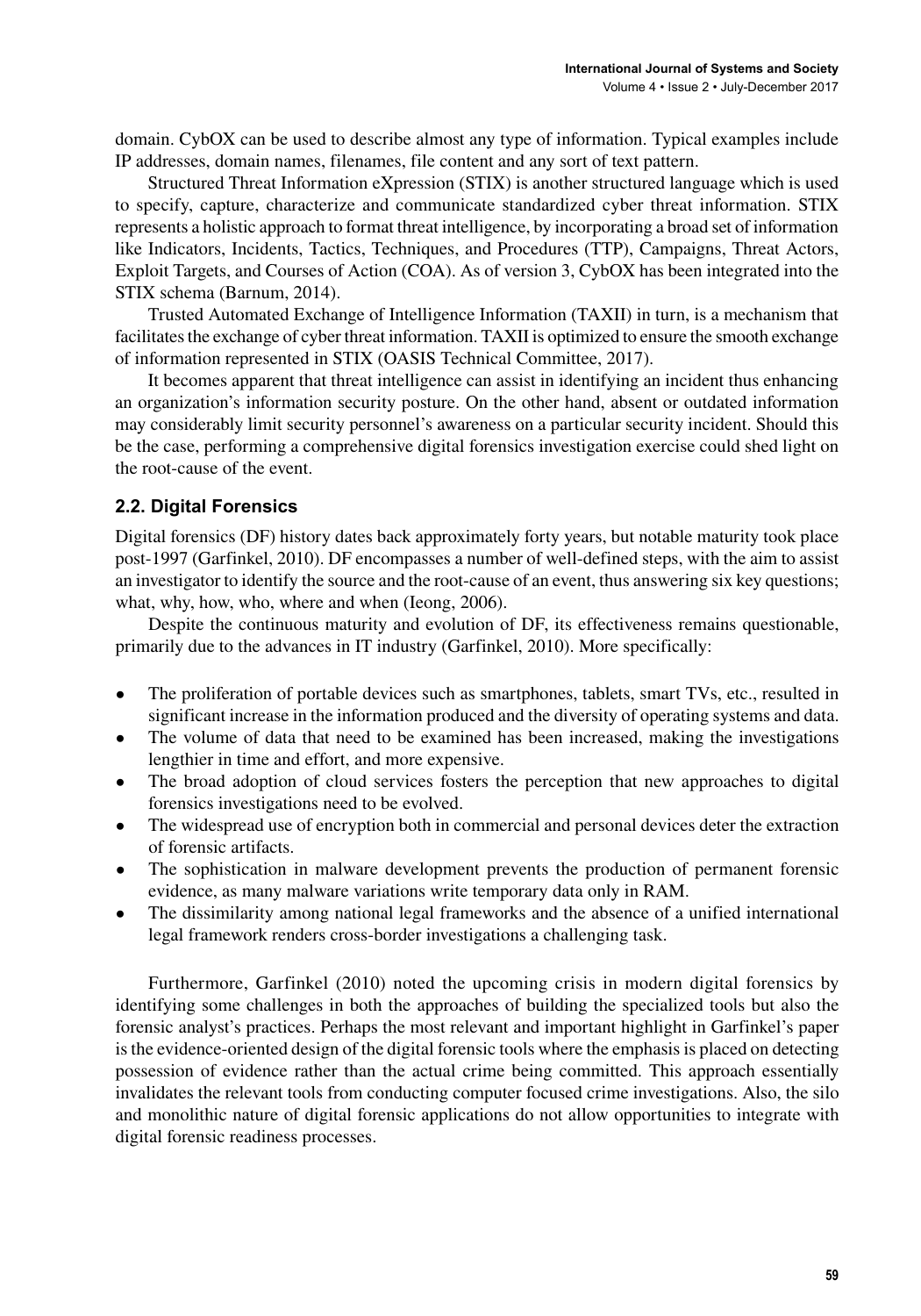## **2.3. Digital Forensic Readiness**

Digital Forensic Readiness aims to maximize an organization's ability to collect credible evidence, whilst minimizing the cost of an investigation (Tan, 2001). To date, several approaches have been proposed.

Focusing on the policy dimension, Yasinsac and Manzano (Yasinsac & Manzano, 2001) stated that a set of policies like information retention, planning of response, training, investigation acceleration, prevention of anonymous activities and protection of evidence could facilitate the digital forensics process.

Rowlingson (Rowlingson, 2004) stressed out the need for the incorporation of forensic readiness to an enterprise's forensic program. Proactive evidence identification, collection, secure storage, and training are among the top priorities of their proposal.

Grobler and Louwrens(Grobler & Louwrens, 2007) underlined the overlap between information security and digital forensics and argued that digital forensic readiness must become a component of information security best practice. They also believe that the scope of DFR should be broadened to incorporate IS governance and augment the security program of the organization.

Pangalos and Katos (Pangalos & Katos, 2010) highlight that a relationship between Information Security and Digital Forensics exists. They affirm that residual risk is the main reason that drives the need for digital forensics and believe that a forensics-aware security strategy will manage to mitigate the impact of a security incident.

Valjarevic and Venter (Valjarevic & Venter, 2011) proposed a model that encompasses 10 phases including scenario definition, identification of possible sources, pre-incident collection, pre-incident analysis, incident detection, post-incident collection, post-incident analysis, definition of system architecture and assessment of implementation.

Approximately 15 years after Tan introduced the concept of forensic readiness (Tan, 2001), the emergence of ISO/IEC 27043 (International Organization for Standardization, 2015) indicates a significant level of maturity in this field. In essence, this standard developed with the aim to provide guidelinesfor incident investigation principles and processes, but it also acknowledgesthe importance of digital forensic readiness and welcomes it as a specialized class within the model.

## **3. THE PROPOSED DFR FRAMEWORK**

As with most information security processes, DFR should be performed in a continuous and repeating fashion, rather than being a one-off process. Threat intelligence should be used to continuously inform and help prioritize the selection and collection of the necessary fields and features that would be used to support the digital forensic investigation in the event of a security incident. At this stage the distinction between a feature and an Indicator of Compromise, IoC, should be given:

**Definition 1**. A feature is an individual observable property capable of describing aspects of a state of a system.

Essentially a feature in this paper is meant to map to the concept of the feature as defined in the machine learning domain.

**Definition 2**. An Indicator of Compromise (IoC) is a specific instance or value of a particular feature.

From a machine learning perspective, an IoC can be seen as the labeling exercise, where specific tuples in a dataset are labeled. Labelling is needed in supervised or hybrid machine learning classification and clustering algorithms. For example, identified features may include IP addresses, port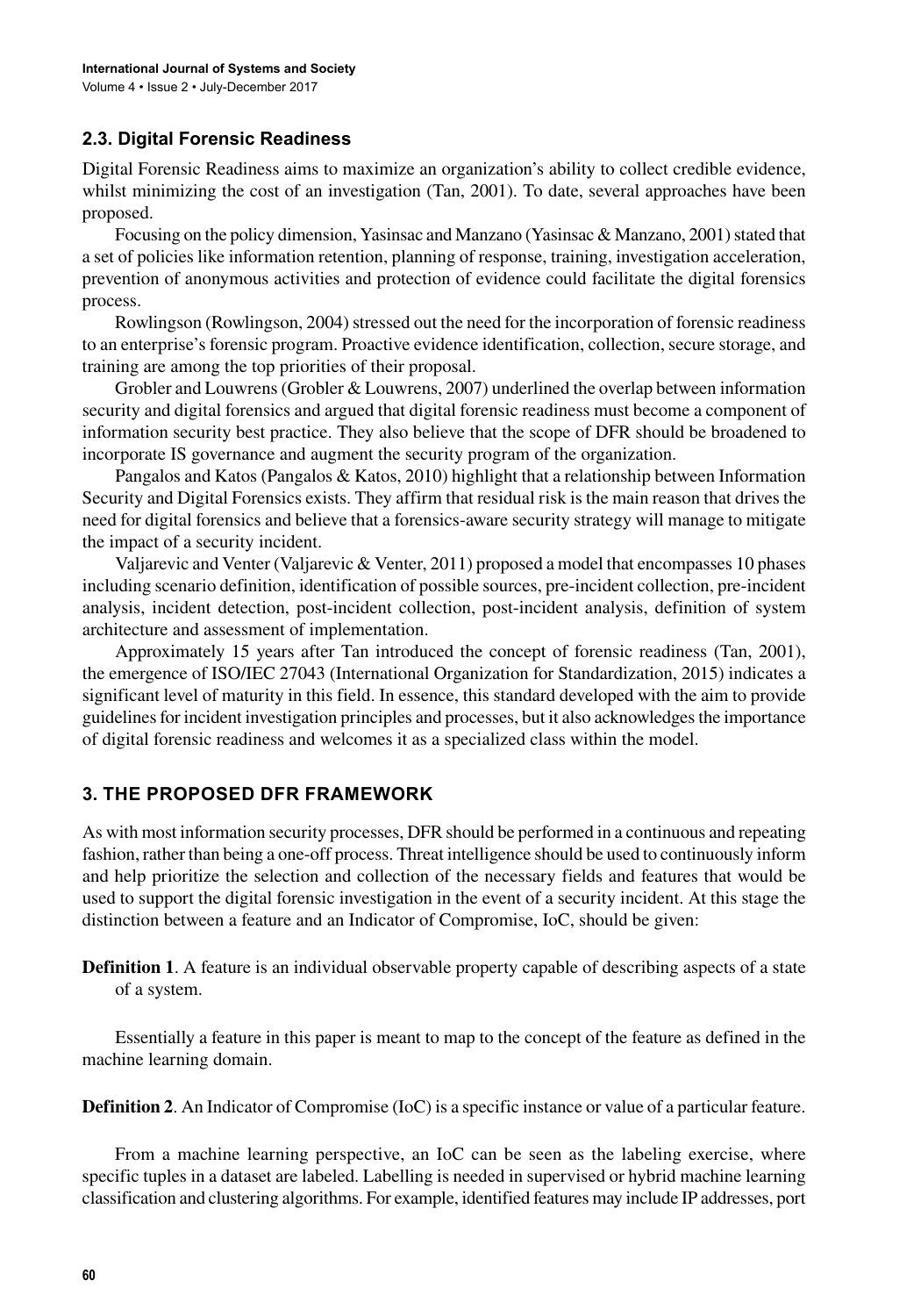numbers, file hashes, whereas an IoC would be the specific values, such as port:443, IP:61.12.13.14, hash:0x3e324ffd4e574639a0bc.

The proposed framework intends to provide a tool for prioritizing  $-$  aka triaging  $-$  and identifying the stage of an attack in the cyber kill chain (Figure 1). Reflecting upon the work by Hutchins et al. (2010) it is assumed that an APT type of attack would involve attack patterns and malicious campaigns that may manifest in one or more organizations. By continuously receiving information on IoC from external sources, the information provided by and to the DFR would support correlation activities to answer the questions of forensic interest. A high-level illustration of the framework is shown in Figure 2.

As shown in Figure 2, the digital forensics investigation is triggered at time  $t_a$ , at the first instance of detecting a security control failure and a successful compromise. On the general model, there is an amount of delay between the security incident leading to the system compromise and its detection. This delay depends on a number of factors and is outside the scope of this paper. However, what is of the primary interest and within the focus of the DFR is the efficiency by which the evidence is collected and prioritized. Assuch, efficient performance of forensic analysis would mean minimization of  $t_a$ - $t_a$ , that is, a reduced depth of attack, disruption of the malicious campaign and improvement of the intrusion detection and intrusion prevention layers.

Another important aspect of the proposed approach isthe continuousidentification of the sources of IoCs. During an attack, not all information and IoCs will necessary be captured by the internal, in-house sensors, but some IΟCs will be present in external repositories and sources. Consider for example shodan.io which captures and indexes the digital footprint of all contactable devices. During reconnaissance, an attacker may query the shodan servers to discover open ports for a specific IP



**Figure 1. The cyber kill chain (adapted from Hutchins et al., 2010)**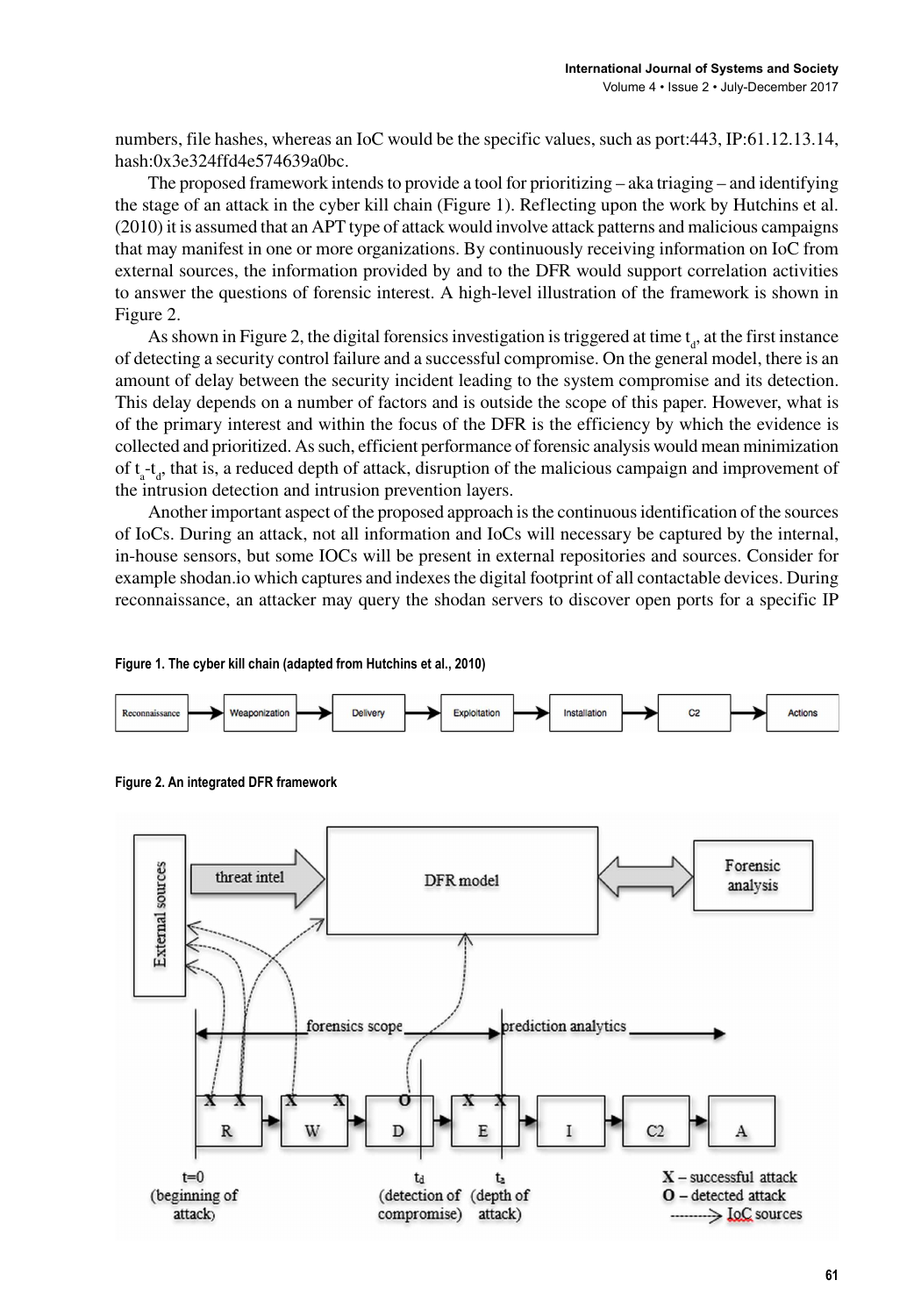range or organizations. This would be equivalent to a port scanning attack, but without even touching the actual servers; the victim organization would be completely agnostic and oblivious of the port scanning activity since their logging servers would not log this. Therefore, for every attack (denoted as **X** or **O** in Figure 2) the corresponding IoC could be located internally, externally, or in both places. Consequently, the forensic analysis process should tap into a DFR framework capable of integrating with both external threat intelligence feeds (Open Source, OSINT) as well as with internal, Security Information and Event Management, SIEM components. These requirements essentially transform a DFR from a logging facility to a fully-blown process of clustering, classification of security incident features. This is shown in Figure 3.

More specifically, the proposed DFR methodology includes the following five steps:

## **3.1. Evidence Identification and Selection**

Contemporary network equipment (routers, switches, etc.), security devices (Firewalls, IDSs, etc.), operating systems, and applications (web servers, mail servers, etc.) offer logging data alongside their primary operations. In a typical attack scenario, an adversary would attempt to discover the organizations' hardware and network assets, exploit their vulnerabilities, and try to install malicious applications to collect sensitive information or harm the systems themselves. In such a case, network sensors, operating systems or services themselves may collect useful data such as network connections, file changes, etc. The organizational security policies are expected to define what data should be logged. Typically, such a selection of the data is the result of a formal risk assessment procedure.



#### **Figure 3. Threat intelligence informed DFR model**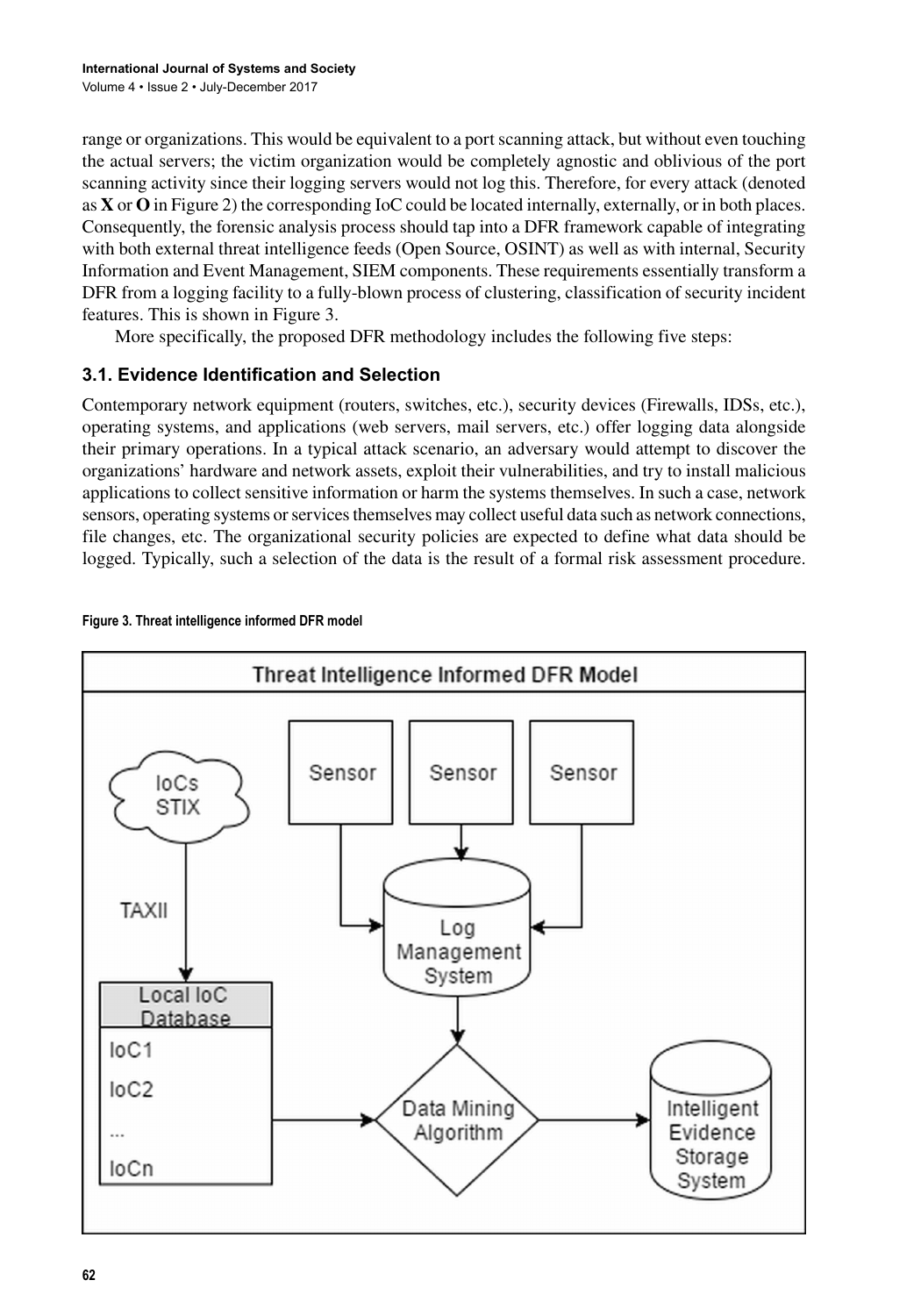DFR, in turn, can be used as a means to ameliorate the collection process, that is to identify further possible casesthat require credible evidence gathering. For instance, ISO/IEC 27043 incorporatesthe "scenario definition" processto describe how DFR assistsin the identification of the evidence needed.

## **3.2. Evidence Collection**

Different devices usually collect various types of data. The need to adequately store and exploit these pieces of data requires a suitable level of centrality and uniformity. The former can be achieved relatively easy, by the employment of a central Log Management System. Storing this data in a central log management system is considered a practical approach from management and security viewpoint (Elyas, Maynard, Ahmad, & Lonie, 2014). Secure logging protocols can also be engaged to enforce the integrity and accountability of the collected evidence (Accorsi, 2009).

On the other hand, the utilization of log parsers contributes to some extent, to the uniformity of the data captured. Unfortunately, it is not possible to achieve 100% homogeny in data, as they may describe various structures, like network traffic, connections, files, text, etc. Having that in mind, the authors acknowledge that the STIX language can be employed to describe the data structures of the proposed framework effectively.

Additionally, data storage mechanisms should be taken into consideration. While relational databases are considered stable and scalable solutions, the extensive employment of integrity procedures renders them inappropriate for managing log data. In contrast, NoSQL databases provide powerful query tools, but also demand hardware commitment, added programming, and administrative effort (Collins, 2014). It is thus evident that choosing the suitable log management system borrows from the "scenario definition" phase.

## **3.3. Creation of the Local IoC Database**

As stated above, IoCs can be produced internally, as a result of an incident analysis, or externally by third-party information security firms or individuals. More accurate IoCs are commonly generated externally, as they may be the result of extensive investigatory procedures, like malware analysis.

The model that the authors propose is based on a separate, structured database containing only the appropriate IoCs. For efficiency and homogeneity reasons our proposed methodology uses the STIX language to describe the IoCs and TAXII to communicate them to the Local IoC Database.

For every IoC, their relevance to the organization's assets must also be considered before populating the Local IoC database. Thus, an initial IoC selection must be performed. This selection must take into account the results of the evidence identification phase. For example, it is worthless collecting IoCs that relate to operating systems an organization lacks. This contextualization process is a direct consequence of the threat intelligence and information sharing capabilities the DFR framework would possess.

Moreover, it is worth highlighting that all identifiable external IoCs will be subjects of the same risk assessment procedure applied for the Local IoC Database and subsequently decided whether it would be beneficial to include them.

## **3.4. The Data Mining Process**

Information originating from the Log Management System and the Local IoC Database feed the Data Analysis System. Employing both unsupervised and supervised data mining algorithms, the Data Analysis System:

- first, identifies whether an incident has taken place and
- thereafter correlates the information pertaining to this incident.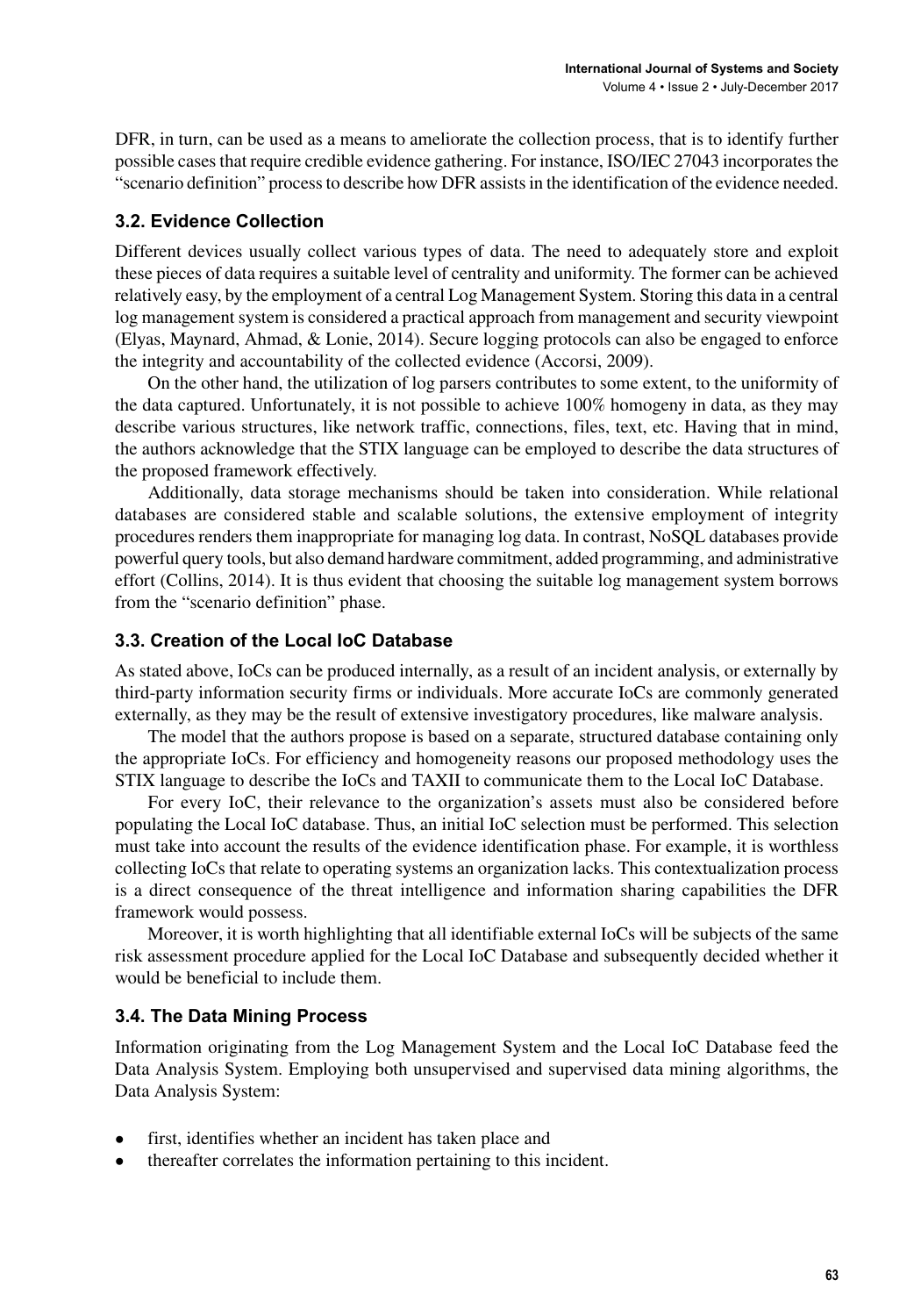The outputs and results of this process are then forwarded to the Intelligent Evidence Storage System.

Although the internal data mining aspects is beyond the scope of this paper an overview is presented. The records entering the Data Analysis System are classified according to their type and sensor location, thus producing clusters of similar information. Data classification algorithms are then applied to every cluster record to identify further whether it relates to a security incident.

Data classification algorithms partition data sets into predefined classes. Such categorization is based on group identifiers of these classes that are commonly known as "class labels" (Aggarwal, 2015). The proposed methodology employs indicators of compromise to define two class labels, "benign data" and "malicious data."

For example, if a record that comes into the Data Analysis System contains information relating to any IoC within the Local IoC Database, then this record is considered "malicious." Should this occur, that record is forwarded to the Intelligent Evidence Storage System, while a link analysis procedure initiates for the discovery and association with similar records.

#### **3.5. The Intelligent Evidence Storage System**

The Intelligent Evidence Storage System is the last component of the proposed methodology. It contains a central database that stores information about incidents and includes links to related records. In the event of a security incident, it is more practical and time efficient for investigators to search for evidence within the Intelligent Evidence Storage System, than checking the whole logging inventory.

### **4. PILOT IMPLEMENTATION: EXAMPLE APT SCENARIO**

The following scenario which is used to demonstrate the advantages of the proposed DFR methodology is based on a real case attack which is part of a popular malicious campaign. An adversary group targets a company, aiming to exfiltrate confidential data. Employing the sophisticated type of watering-hole attack and social engineering techniques, the offenders exploited a zero-day web browser vulnerability and managed to install a custom-made malware on a PC which in turn initiated a tunnel connection to a command and control (C2) server listening on port 443. In this scenario, it is assumed that information security devices like firewalls, IDSs, etc. are updated to the most recent versions of signatures.

On a first decomposition of the incident, the authors note the following assumptions and observations. One of the employees visited a regular web page, but this web page has previously been tampered with a browser exploit. The network devices log the connections to the web page. The browser also holds web history. The exploitation of the web browser allowed the installation and execution of the malware on the PC, and thus, the alteration of file system's and registry's records. The antivirus database does not contain the hash signature of the malware executable, so no alarm is raised. The destination IP address where the C2 server resides does not belong to any list of blocked IP addresses while port 443 maps to https protocol, thus TCP connections to this IP address are permitted but logged as well.

A week later a private information security firm informsthe company that its confidential records have been published on the internet. This firm has also identified that a new malware distribution campaign exists. So, it analyzed its characteristics and published the relevant indicators.

Following the traditional approach, should the company need to determine how the adversaries compromised its systems, a full forensic investigation is required. In particular, all log files produced by the network devices, along with terminal equipment must be examined thoroughly. It is interesting to note that, following this approach, the investigator has no a priori knowledge of the way the incident took place. Thus more time is needed to identify the indicators of compromise.

As stated above, our methodology employs IoCs. In a similar approach, the authors consider that the security firm has already created and communicated these ΙoCs. The proposed method checks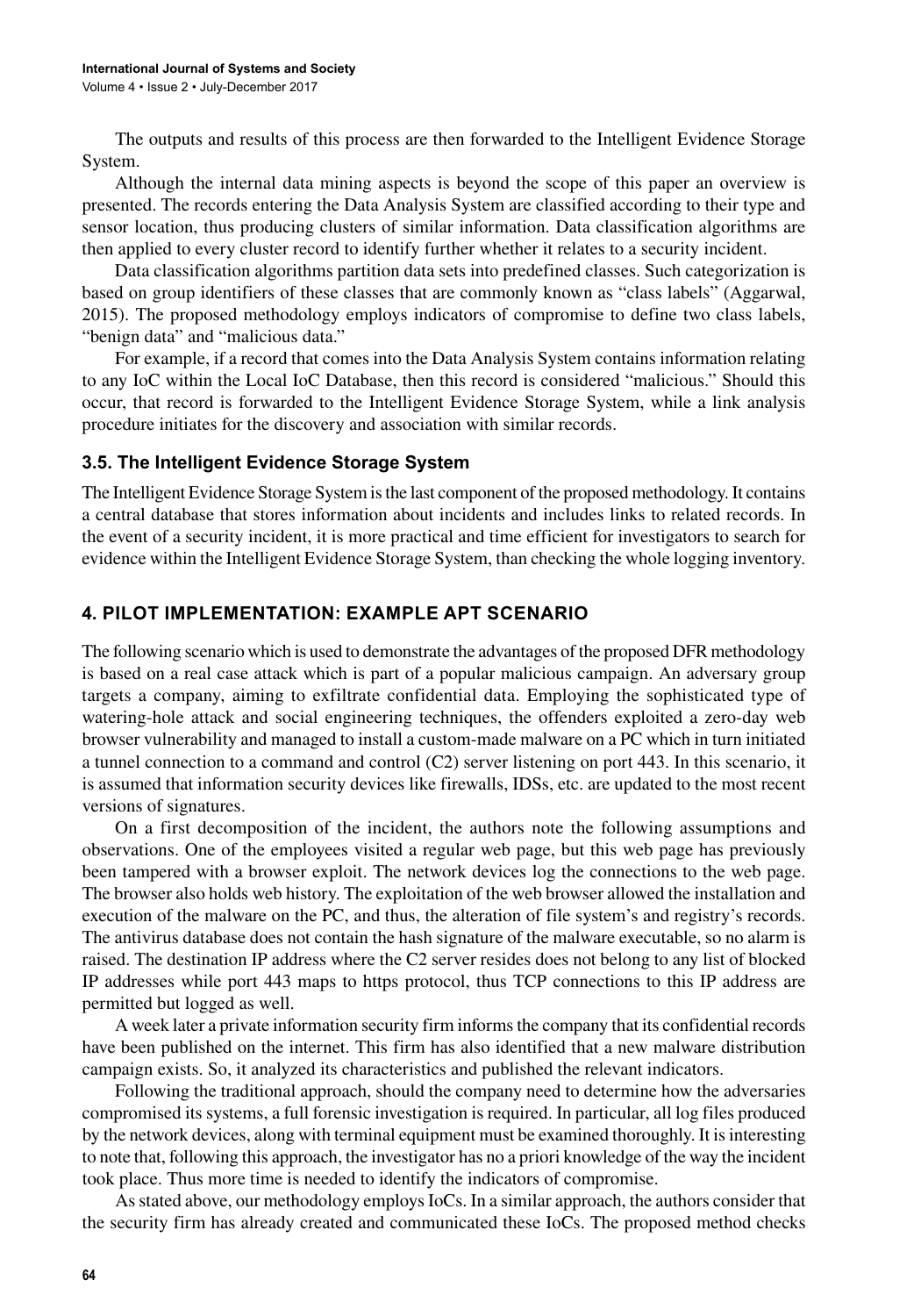whether the audit logs that fit within the logging repository cross-match and further correlate with the relevant IoCs. Then, the results of this algorithm become the contents of the Intelligent Evidence Storage System. In essence, a graph database is the basis of that system which contains records of IoCs and audit logs, as well as links describing the relationship among them. Records and IoCs, are expressed as graphs, while the relationship between them as edges.

Following this approach, the correlated records within the Intelligent Evidence Storage System can assist the investigator or the analyst to identify possible reasons or sources of a compromise, narrowing the time frame she needs for performing a full forensic investigation. Recalling that time often designates cost (Reddy, Venter, & Olivier, 2012), the proposed methodology can enhance digital forensic readiness.

Initial results from the application of the proposed methodology on the above example APT scenario have produced encouraging results. More detailed experimentation is currently on the way, and it is expected that it will also confirm the correctness of our approach.

## **CONCLUSION**

The volume, variety, and velocity of data produced by contemporary networked devices challenge the efficiency of traditional digital forensics approaches. While DFR attempts to optimize the collection of credible evidence in order to support cost-effective investigations, most of the research is limited to describing high-level and generic steps, whereas contextualization is mostly absent. In addition, the authors argue that a large volume of collected evidence may reach a point that would undermine the cost effectiveness and as such the authors recognize the need to employ Indicators of Compromise and Machine Learning techniques to produce subsets of usable data that can facilitate the investigative process should a security incident occurs. The proposed approach aims to automate only the analysis aspects that will not jeopardise the contextualisation and situational awareness capabilities of the forensic investigator, but in fact would assist them in developing an understanding of a manifestation of an APT.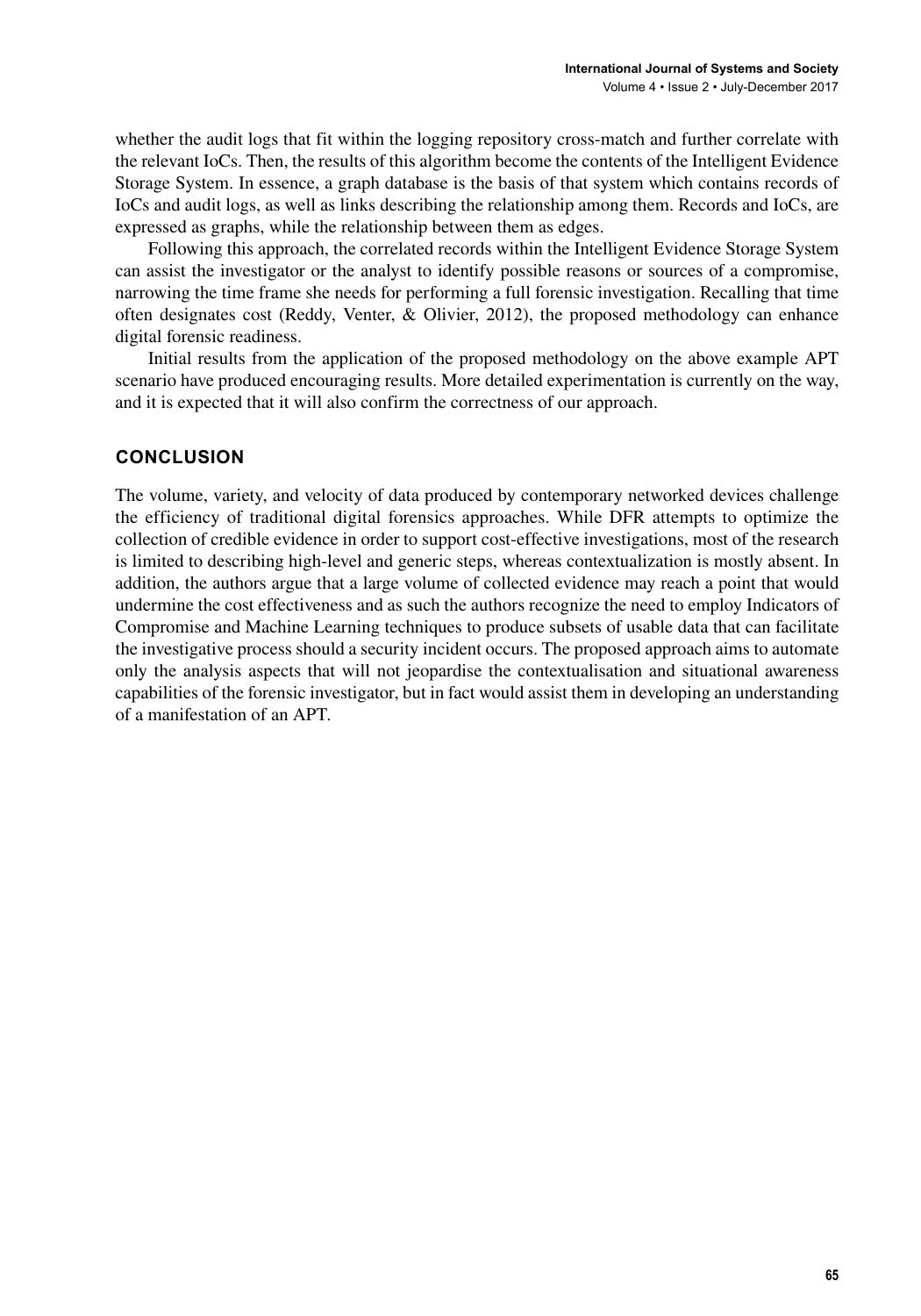## **REFERENCES**

Accorsi, R. (2009). Safe-Keeping Digital Evidence with Secure Logging Protocols: State of the Art and Challenges. In *Proceedings of the 2009 Fifth International Conference on IT Security Incident Management and IT Forensics* (pp. 94–110). doi:[10.1109/IMF.2009.18](http://dx.doi.org/10.1109/IMF.2009.18)

Aggarwal, C. C. (2015). *Data Mining: The Text Book*. Springer International Publishing. doi[:10.1007/978-3-](http://dx.doi.org/10.1007/978-3-319-14142-8) [319-14142-8](http://dx.doi.org/10.1007/978-3-319-14142-8)

Barnum, S. (2014). Standardizing cyber threat intelligence information with the Structured Threat Information eXpression (STIXTM). MITRE Corporation.

Bednar, P., & Katos, V. (2011). SSD: New Challengesfor Digital Forensics. In *Proceedings of the 8th Conference of the Italian Chapter of the Association for Information Systems* ItAIS 2011.

Collins, M. (2014). Network Security Through Data Analysis. O'Reilly Media, Inc.

Elyas, M., Maynard, S. B., Ahmad, A., & Lonie, A. (2014). Towards A Systemic Framework for Digital Forensic Readiness. *Journal of Computer Information Systems*, *54*(3), 97–105. doi[:10.1080/08874417.2014.11645708](http://dx.doi.org/10.1080/08874417.2014.11645708)

Fransen, F., Smulders, A., & Kerkdijk, R. (2015). Cyber security information exchange to gain insight into the effects of cyber threats and incidents. *Elektrotechnik & Informationstechnik*, *18*(2), 106–112. doi[:10.1007/](http://dx.doi.org/10.1007/s00502-015-0289-2) [s00502-015-0289-2](http://dx.doi.org/10.1007/s00502-015-0289-2)

Garfinkel, S. L. (2010). Digital forensics research: The next 10 years. *Digital Investigation*, *7*, S64–S73. doi:[10.1016/j.diin.2010.05.009](http://dx.doi.org/10.1016/j.diin.2010.05.009)

Grobler, C. P., & Louwrens, C. P. (2007). Digital forensic readiness as a component of information security best practice. *IFIP International Federation for Information Processing*, *232*, 13–24.

Hutchins, E. M., Cloppert, M. J., & Amin, R. M. (2011). Intelligence-Driven Computer Network Defense Informed by Analysis of Adversary Campaigns and Intrusion Kill Chains. In *Proceedings of the 6th Annual International Conference on Information Warfare and Security* (pp. 113–126).

Ieong, R. S. C. (2006). FORZA - Digital forensics investigation framework that incorporate legal issues. *Digital Investigation*, *3*, 29–36. doi:[10.1016/j.diin.2006.06.004](http://dx.doi.org/10.1016/j.diin.2006.06.004)

International Organization for Standardization. (2015). *ISO/IEC 27043:2015. Information technology, Security techniques, Incident investigation principles and processes*.

Mandiant Corporation. (2013). OpenIOC. Retrieved from <http://www.openioc.org>

MITRE. (2017a). Cyber Observable eXpression (CybOX). Retrieved March 24, 2017, from [https://cybox.mitre.](https://cybox.mitre.org/about/) [org/about/](https://cybox.mitre.org/about/)

MITRE. (2017b). STIX: A structured language for cyber threat intelligence. Retrieved March 5, 2017, from <https://oasis-open.github.io/cti-documentation/>

OASIS Technical Committee. (2017). Cyber Threat Intelligence Documentation. Retrieved March 24, 2017, from <https://oasis-open.github.io/cti-documentation/>

Pangalos, G., & Katos, V. (2010). Information Assurance and Forensic Readiness. In Next Generation Society. Technological and Legal (pp. 181–188). doi:[10.1007/978-3-642-11631-5\\_17](http://dx.doi.org/10.1007/978-3-642-11631-5_17)

Reddy, K., Venter, H. S., & Olivier, M. S. (2012). Using time-driven activity-based costing to manage digital forensic readiness in large organisations. *Information Systems Frontiers*, *14*(5), 1061–1077. doi:[10.1007/](http://dx.doi.org/10.1007/s10796-011-9333-x) [s10796-011-9333-x](http://dx.doi.org/10.1007/s10796-011-9333-x)

Rowlingson, R. (2004). A Ten Step Process for Forensic Readiness. *International Journal of Digital Evidence*, *2*, 1–28.

Sanders, C., & Smith, J. (2014). *Applied Network Security Monitoring* (D. J. Bianco, Ed.). Elsevier Inc.

Sauerwein, C., Sillaber, C., Mussmann, A., & Breu, R. (2017). Threat Intelligence Sharing Platforms : An Exploratory Study of Software Vendors and Research Perspectives (pp. 837–851).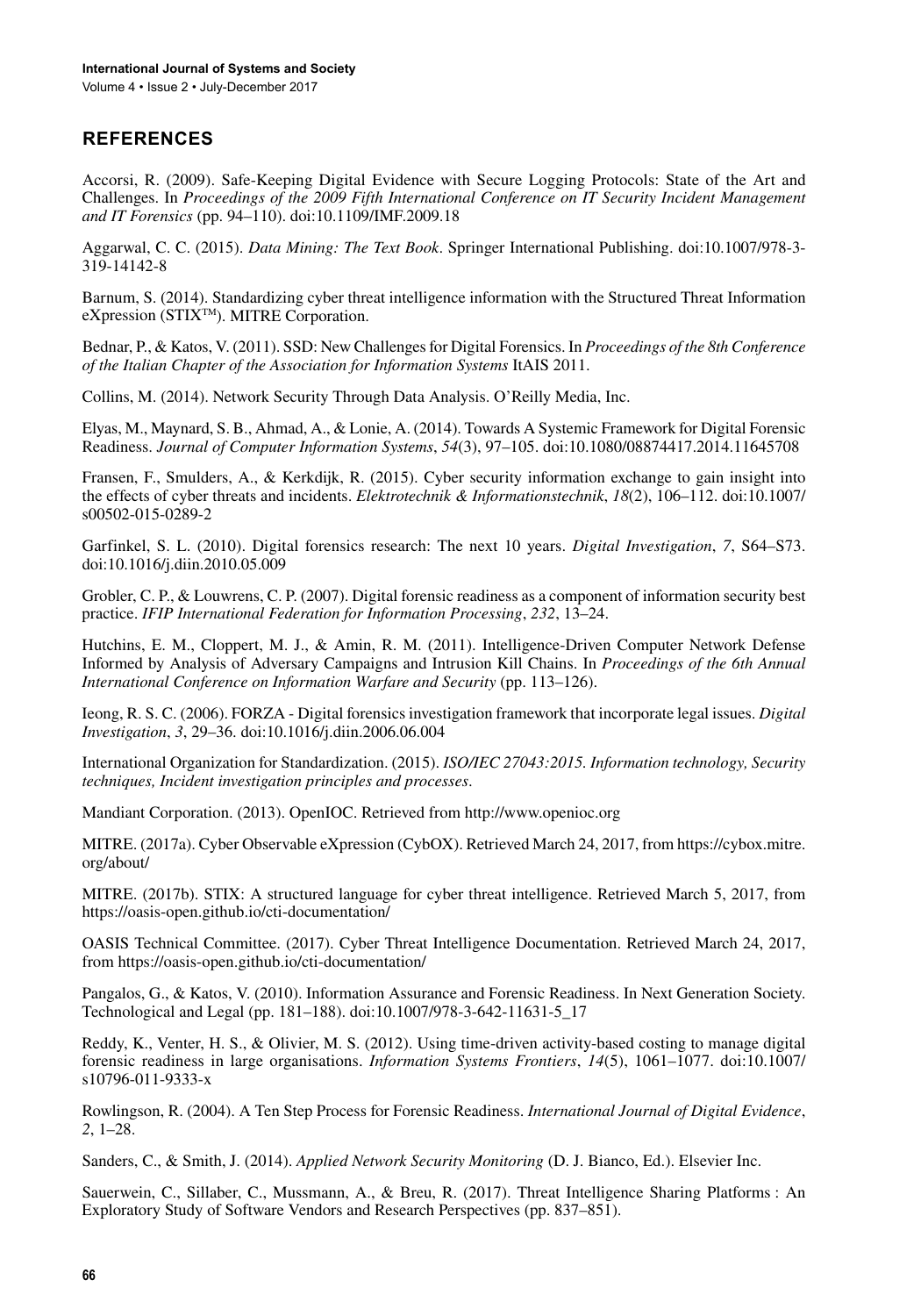Tan, J. (2001). Forensic Readiness. Cambridge, MA 02139 USA.

Valjarevic, A., & Venter, H. S. (2011). Towards a Digital Forensic Readiness Framework for Public Key Infrastructure systems. In *2011 Information Security for South Africa*.

Yasinsac, A., & Manzano, Y. (2001). Policies to Enhance Computer and Network Forensics. In *Proceedings of the 2001 IEEE Workshop on Information Assurance and Security* (pp. 5–6). West Point, NY: United States Military Academy.